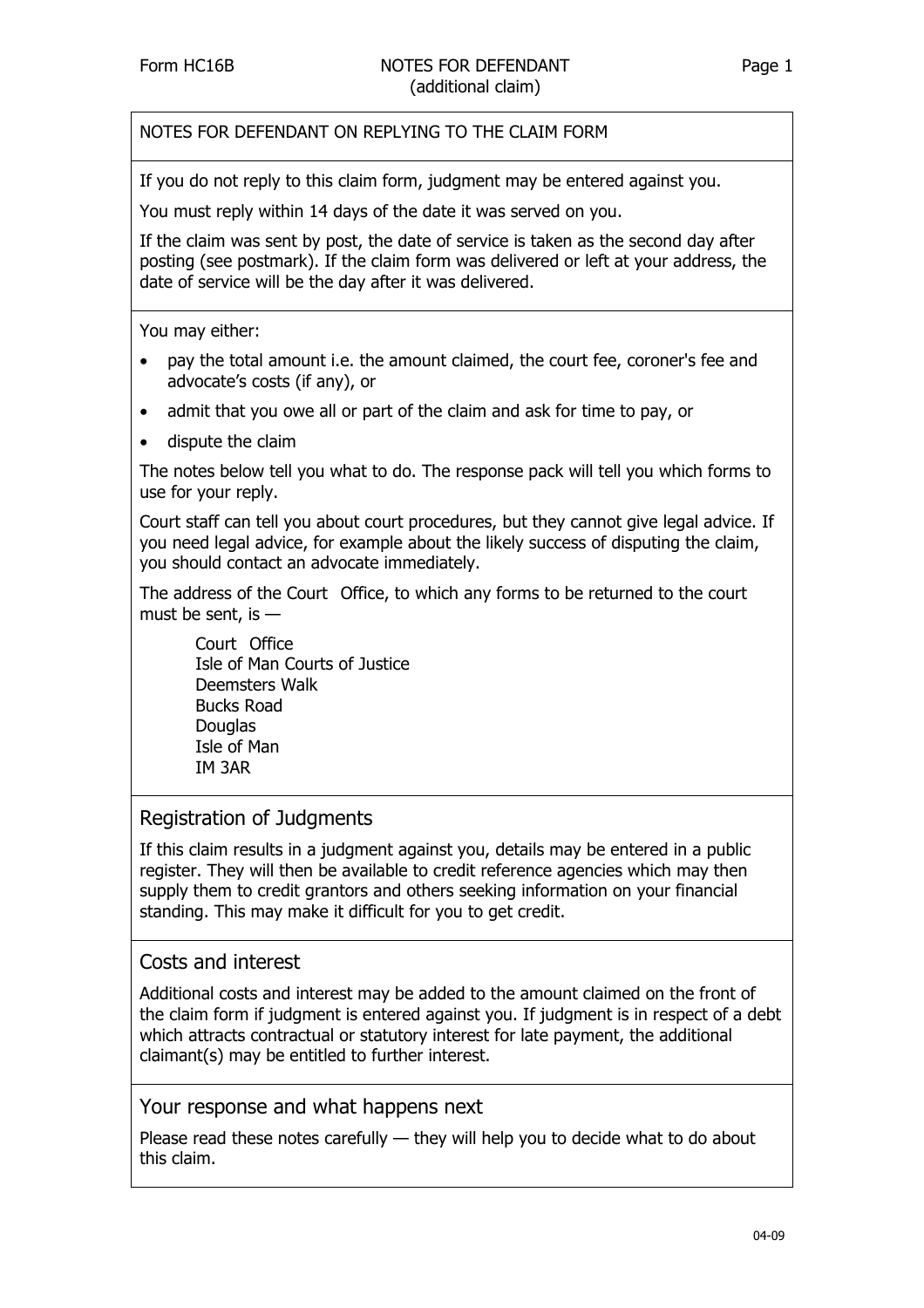### How to pay

Do not bring any payments to the court - they will not be accepted. When making payments to the additional claimant, quote the additional claimant's reference (if any) and the claim number.

Make sure that you keep records and can account for any payments made. Proof may be required if there is any disagreement. It is not safe to send cash by post.

## Admitting the claim

Complete the form of admission (HC2C if the additional claim is for a specified amount or HC2D if it is for an unspecified amount) and send it so as reach the Court Office within 14 days. You must also send a copy to the additional claimant(s) and all the other parties listed on the claim form.

The claimant(s) may apply to the court for judgment to be entered on your admission. The court will arrange a hearing and tell you and the claimant(s) where and when to attend.

## Disputing the claim

Complete the form of defence (either HC2E if the additional claim is for a specified amount or HC2F if it is for an unspecified amount) and return it so as reach the Court Office within 14 days. You must also send a copy to the additional claimant(s) and all the other parties listed on the claim form.

At the same time as you return the form of defence, you must apply to the court for directions as to the management of the additional claimant(s). This may be done by a letter addressed to the Chief Registrar.

On receipt of your defence, the court will arrange a hearing and tell you and the claimant when and where to attend. At the hearing the judge will usually give directions as to the future case management of the claim but may make any other order, e.g. striking out all or part of a statement of case.

If you need longer than 14 days to prepare your defence, complete the acknowledgment of service Form HC16C and return it so as reach the Court Office within 14 days. This will allow you 28 days from the date of service of the claim form to file your defence.

### Contesting the court's jurisdiction

Complete the acknowledgment of service Form HC16C in duplicate and return it so as reach the Court Office within 14 days. You should make an application to the court within 28 days of service of the claim form.

# If you do nothing

If you do nothing or you send an acknowledgment of service to the court but fail to send your defence, you will be considered to have admitted the claim and be bound by any judgment or decision made in the main claim where it relates to this additional claim against you.